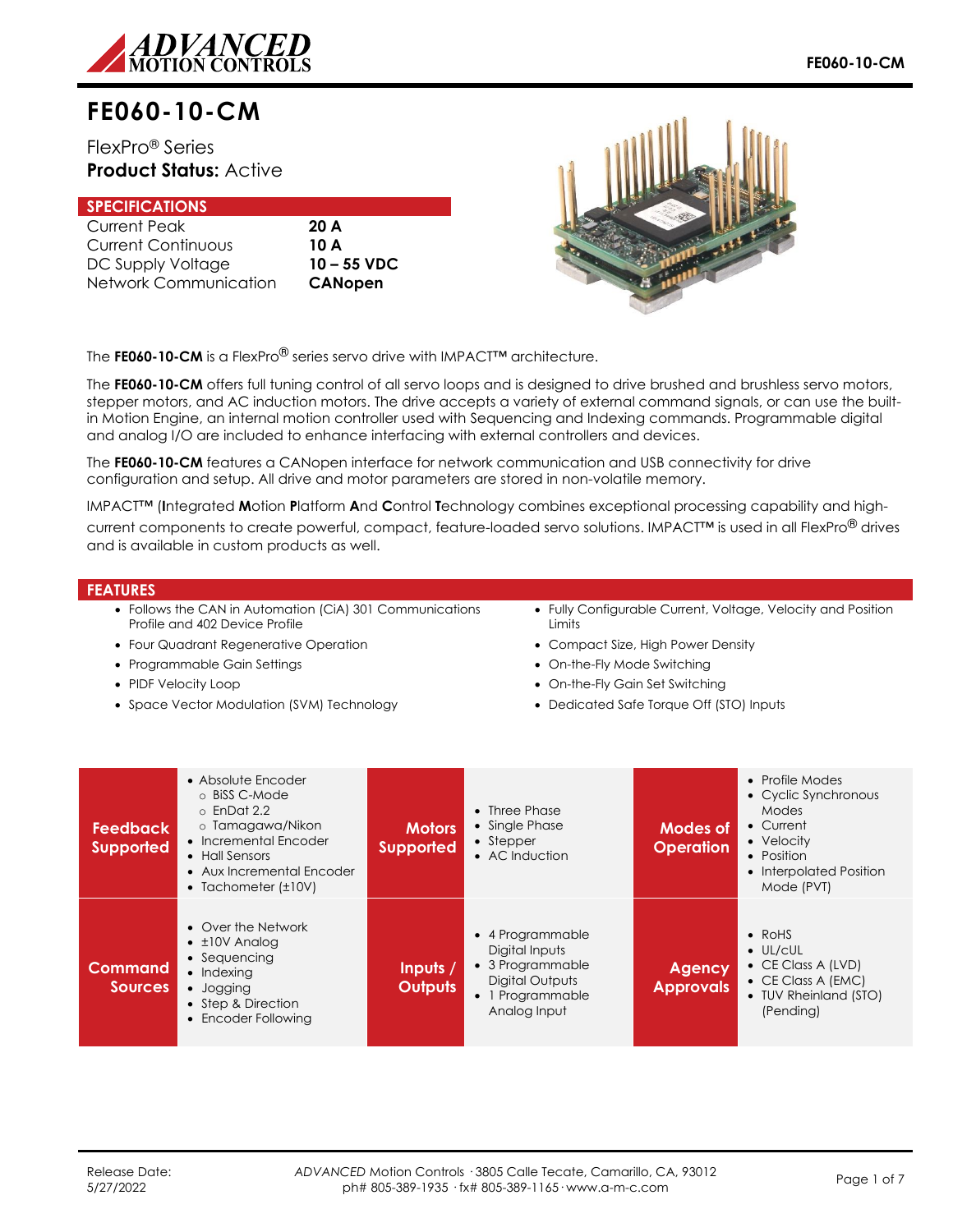

#### **BLOCK DIAGRAM**



# **INFORMATION ON APPROVALS AND COMPLIANCES**



US and Canadian safety compliance with UL/IEC 61800-5-1, the industrial standard for adjustable speed electrical power drive systems. UL registered under file number E140173. Note that machine components compliant with UL are considered UL registered as opposed to UL listed as would be the case for commercial products.



Compliant with European EMC Directive 2014/30/EU on Electromagnetic Compatibility (specifically EN 61000-6-4:2007/A1:2011 for Emissions, Class A and EN 61000-6-2:2005 for Immunity, Performance Criteria A). LVD requirements of Directive 2014/35/EU (specifically, EN 60204-1:2019, a Low Voltage Directive to protect users from electrical shock).



The RoHS Directive restricts the use of certain substances including lead, mercury, cadmium, hexavalent chromium and halogenated flame retardants PBB and PBDE in electronic equipment.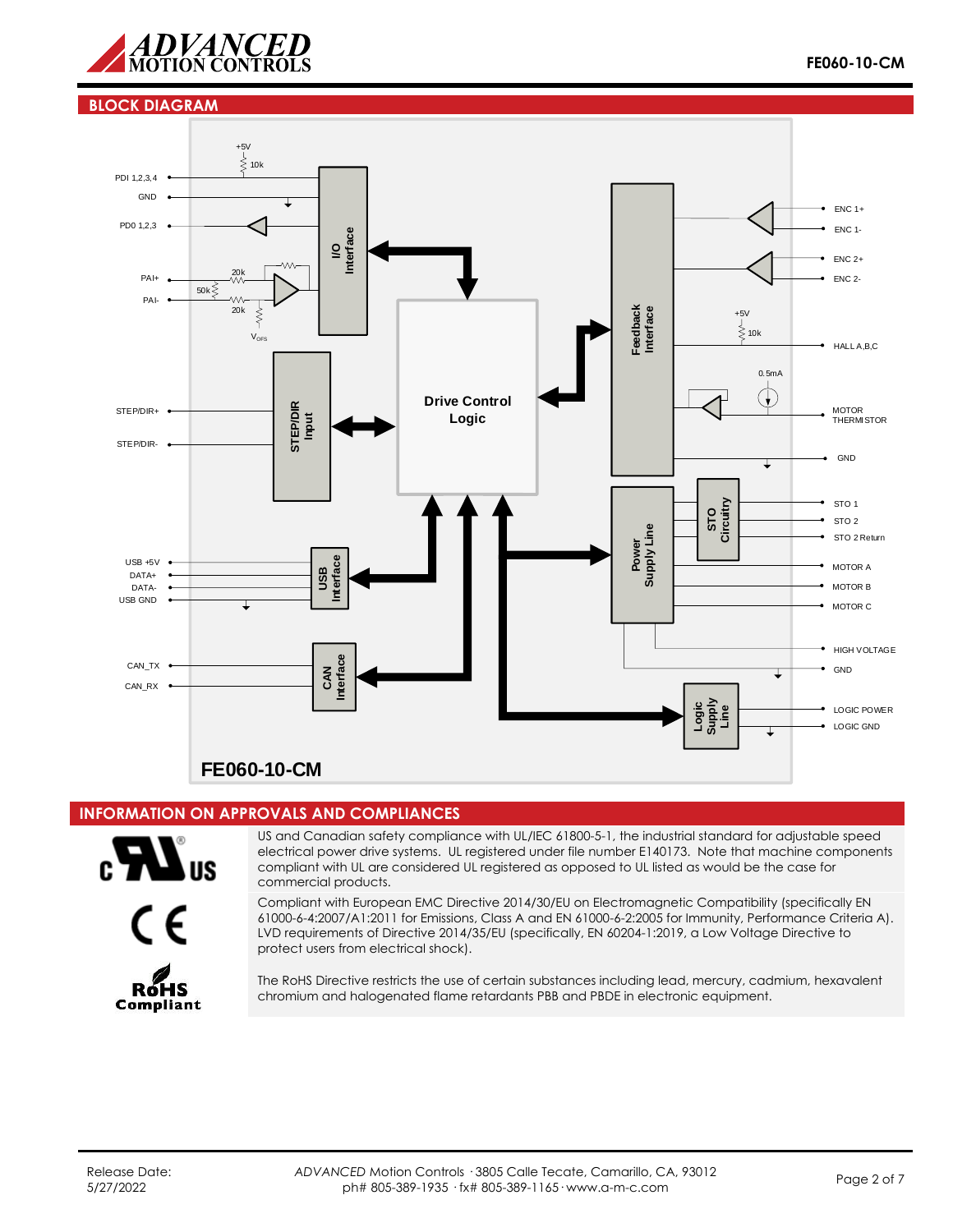

# **SPECIFICATIONS**

| <b>Electrical Specifications</b>                    |                              |                                                                                                       |  |  |  |
|-----------------------------------------------------|------------------------------|-------------------------------------------------------------------------------------------------------|--|--|--|
| <b>Description</b>                                  | Units                        | Value                                                                                                 |  |  |  |
| Nominal DC Supply Input Range                       | <b>VDC</b>                   | $12 - 48$                                                                                             |  |  |  |
| DC Supply Input Range                               | <b>VDC</b>                   | $10 - 55$                                                                                             |  |  |  |
| DC Supply Undervoltage                              | <b>VDC</b>                   | 8                                                                                                     |  |  |  |
| DC Supply Overvoltage                               | <b>VDC</b>                   | 58                                                                                                    |  |  |  |
| Logic Supply Input Range (optional)                 | <b>VDC</b>                   | $10 - 55$                                                                                             |  |  |  |
| Safe Torque Off Voltage (Default)                   | <b>VDC</b>                   | 5                                                                                                     |  |  |  |
| Minimum Required External Bus Capacitance           | μF                           | 500                                                                                                   |  |  |  |
| Maximum Peak Current Output <sup>1</sup>            | A (Arms)                     | 20(14.1)                                                                                              |  |  |  |
| Maximum Continuous Current Output <sup>2</sup>      | A (Arms)                     | 10(10)                                                                                                |  |  |  |
| <b>Efficiency at Rated Power</b>                    | %                            | 99                                                                                                    |  |  |  |
| Maximum Continuous Output Power                     | W                            | $\overline{545}$                                                                                      |  |  |  |
| Maximum Power Dissipation at Rated Power            | W                            | 6                                                                                                     |  |  |  |
| Minimum Load Inductance (line-to-line) <sup>3</sup> | μH                           | 150 (@ 48VDC supply); 75 (@24VDC supply); 40 (@12VDC supply)                                          |  |  |  |
| Switching Frequency                                 | kHz                          | 20                                                                                                    |  |  |  |
| Maximum Output PWM Duty Cycle                       | $\%$                         | 83                                                                                                    |  |  |  |
|                                                     |                              | <b>Control Specifications</b>                                                                         |  |  |  |
| <b>Description</b>                                  | Units                        | Value                                                                                                 |  |  |  |
| <b>Communication Interfaces</b>                     | $\overline{\phantom{a}}$     | CANopen (USB for configuration)                                                                       |  |  |  |
| <b>Command Sources</b>                              |                              | ±10 V Analog, Over the Network, Sequencing, Indexing, Jogging, Step<br>& Direction, Encoder Following |  |  |  |
|                                                     |                              | Absolute Encoder (BiSS C-Mode, EnDat 2.2, Tamagawa/Nikon), Hall                                       |  |  |  |
| Feedback Supported                                  | $\overline{a}$               | Sensors, Incremental Encoder, Auxiliary Incremental Encoder,                                          |  |  |  |
|                                                     |                              | Tachometer (±10V)                                                                                     |  |  |  |
| <b>Commutation Methods</b>                          | $\overline{\phantom{a}}$     | Sinusoidal, Trapezoidal                                                                               |  |  |  |
|                                                     |                              | Profile Modes, Cyclic Synchronous Modes, Current, Velocity, Position,                                 |  |  |  |
| Modes of Operation                                  |                              | Interpolated Position Mode (PVT)                                                                      |  |  |  |
|                                                     |                              | Three Phase (Brushless Servo), Single Phase (Brushed Servo, Voice Coil,                               |  |  |  |
| Motors Supported <sup>4</sup>                       |                              | Inductive Load), Stepper (2- or 3-Phase Closed Loop), AC Induction                                    |  |  |  |
|                                                     |                              | (Closed Loop Vector)                                                                                  |  |  |  |
|                                                     | $\overline{\phantom{a}}$     | 40+ Configurable Functions, Over Current, Over Temperature (Drive &                                   |  |  |  |
| <b>Hardware Protection</b>                          |                              | Motor), Over Voltage, Short Circuit (Phase-Phase & Phase-Ground),<br><b>Under Voltage</b>             |  |  |  |
| Programmable Digital Inputs/Outputs                 | $\sim$                       | 4/3                                                                                                   |  |  |  |
| Programmable Analog Inputs/Outputs                  | $\blacksquare$               | 1/0                                                                                                   |  |  |  |
| Primary I/O Logic Level                             |                              | 5 VDC, not isolated                                                                                   |  |  |  |
| Current Loop Sample Time                            |                              | 50                                                                                                    |  |  |  |
| Velocity Loop Sample Time                           | μS<br>μS                     | 100                                                                                                   |  |  |  |
| Position Loop Sample Time                           | μS                           | 100                                                                                                   |  |  |  |
| Maximum Encoder Frequency                           | MHz                          | 20 (5 pre-quadrature)                                                                                 |  |  |  |
|                                                     |                              | <b>Mechanical Specifications</b>                                                                      |  |  |  |
| Units<br>Description<br>Value                       |                              |                                                                                                       |  |  |  |
| Size $(H \times W \times D)$                        | $mm$ (in)                    | 38.1 x 25.4 x 11.5 (1.50 x 1.00 x 0.45)                                                               |  |  |  |
| Weight                                              | $g$ (oz)                     | 19.8(0.7)                                                                                             |  |  |  |
| Ambient Operating Temperature Range <sup>5</sup>    | $^{\circ}$ C ( $^{\circ}$ F) | $0 - 65$ (32 - 149)                                                                                   |  |  |  |
| Storage Temperature Range                           | $^{\circ}$ C ( $^{\circ}$ F) | $-40 - 85$ ( $-40 - 185$ )                                                                            |  |  |  |
| Relative Humidity                                   | $\blacksquare$               | 0-95%, non-condensing                                                                                 |  |  |  |
| Form Factor                                         | $\equiv$                     | PCB Mounted                                                                                           |  |  |  |
| P1 SIGNAL CONNECTOR*                                | $\overline{\phantom{a}}$     | 80-pin 0.4mm spaced connector                                                                         |  |  |  |
| <b>TERMINAL PINS</b>                                |                              | 15x Terminal Pins                                                                                     |  |  |  |

**Notes**

1. Capable of supplying drive rated peak current for 2 seconds with 5 second foldback to continuous value. Longer times are possible with lower current limits.<br>2. Continuous Arms value attainable when RMS Charge-Based Limi

4. Maximum motor speed for stepper motors is 600 RPM. Consult the hardware installation manual for 2-phase stepper wiring configuration. 5. Additional cooling and/or heatsink may be required to achieve rated performance.

#### **\*Mating Connector Kit**

Surface mount board connector for P1 and board spacers can be ordered as a kit using *ADVANCED* Motion Controls' part number **KC-MC1XFE01**.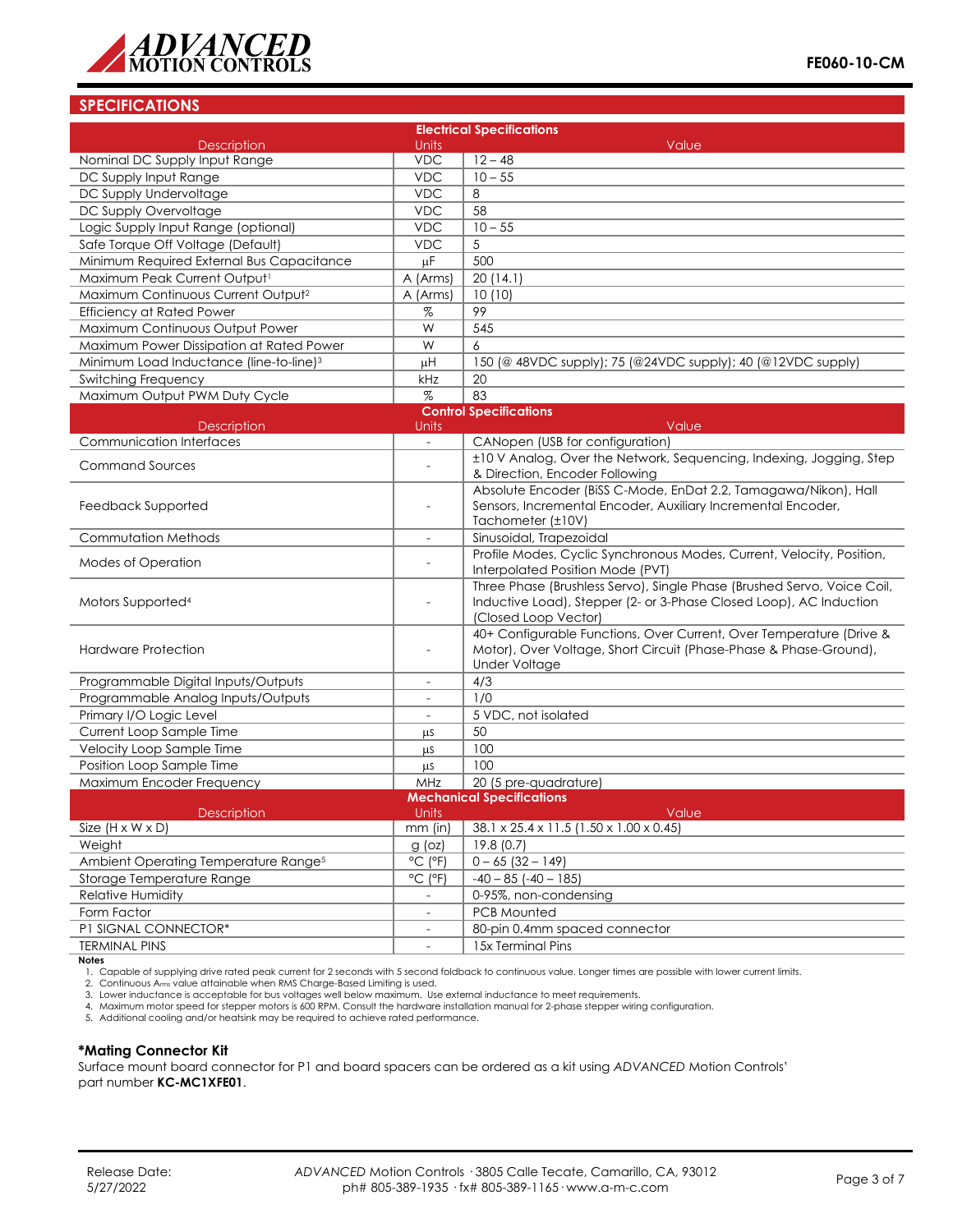

| P1 - Signal Connector |                                                                                          |                                                                               |                                                             |                                                      |                                              |                                                                         |                        |
|-----------------------|------------------------------------------------------------------------------------------|-------------------------------------------------------------------------------|-------------------------------------------------------------|------------------------------------------------------|----------------------------------------------|-------------------------------------------------------------------------|------------------------|
| Pin                   | Name                                                                                     | <b>Description / Notes</b>                                                    | 1/O                                                         | Pin                                                  | Name                                         | <b>Description / Notes</b>                                              | I/O                    |
|                       | <b>GROUND</b>                                                                            | Ground                                                                        | <b>GND</b>                                                  | $\overline{2}$                                       | <b>GROUND</b>                                | Ground                                                                  | <b>GND</b>             |
| 3                     | $PAI-1+$                                                                                 | Differential Programmable Analog Input or                                     |                                                             | $\overline{4}$                                       | DATA+ USB                                    | <b>USB Data Channel</b>                                                 | I/O                    |
| 5                     | $PAI-1-$                                                                                 | Reference Signal Input (12-bit Resolution)                                    | $\overline{1}$                                              | 6                                                    | DATA-USB                                     |                                                                         | I/O                    |
| 7                     | <b>THERMISTOR</b>                                                                        | Motor Thermal Protection.                                                     |                                                             | 8                                                    | <b>GROUND</b>                                | Ground                                                                  | <b>GND</b>             |
| 9                     | <b>GROUND</b>                                                                            | Ground                                                                        | <b>GND</b>                                                  | 10                                                   | <b>SCLA</b>                                  | <sup>12</sup> C Data Signals for Addressing, Network                    | $\circ$                |
| 11                    | ENC 1 DATA+ / A+                                                                         | Differential Data Line for Absolute Encoders                                  | 1/O                                                         | 12                                                   | SDAA                                         | Error LED, and Bridge Status LED. See<br>Hardware Manual for more info. | 1/O                    |
| 13                    | ENC 1 DATA- / A-                                                                         | (BiSS: SLO+/-) or Differential Incremental<br>Encoder A.                      | 1/O                                                         | 14                                                   | <b>HALL A</b>                                |                                                                         | $\overline{1}$         |
| 15                    | $ENC 1 CLK+ / B+$                                                                        | Differential Clock Line for Absolute                                          | I/O                                                         | 16                                                   | <b>HALL B</b>                                | Single-ended Commutation Sensor Inputs                                  | $\overline{1}$         |
| 17                    | ENC 1 CLK- / B-                                                                          | Encoders (BiSS: MA+/-) or Differential<br>Incremental Encoder B.              | 1/O                                                         | 18                                                   | <b>HALL C</b>                                |                                                                         | $\mathbf{I}$           |
| 19                    | <b>GROUND</b>                                                                            | Ground                                                                        | <b>GND</b>                                                  | 20                                                   | <b>GROUND</b>                                | Ground                                                                  | <b>GND</b>             |
|                       |                                                                                          |                                                                               |                                                             |                                                      |                                              |                                                                         |                        |
| 21                    | $ENC 1 REF+ / H$                                                                         | Differential Reference Mark for Absolute<br>Encoders (Leave open for BiSS) or | $\overline{1}$                                              | 22                                                   | $ENC$ 2 A+                                   | Differential Incremental Encoder A.                                     | $\overline{1}$         |
| 23                    | $FNC$ 1 RFF- $/$ I-                                                                      | Differential Incremental Encoder Index.                                       | $\overline{1}$                                              | 24                                                   | FNC 2 A-                                     |                                                                         | $\mathbf{I}$           |
| 25                    | CAN_TX                                                                                   | CAN Transmit Line (requires external<br>transceiver)                          | I/O                                                         | 26                                                   | $ENC$ 2 $B+$                                 | Differential Incremental Encoder B.                                     |                        |
| 27                    | CAN RX                                                                                   | CAN Receive Line (requires external<br>transceiver)                           | I/O                                                         | 28                                                   | ENC <sub>2</sub> B-                          |                                                                         | $\overline{1}$         |
| 29                    | <b>CAN STANDBY</b>                                                                       | Low power CAN mode control                                                    | 1/O                                                         | 30                                                   | $ENC$ 2 $H$                                  | Differential Incremental Encoder Index.                                 | -1                     |
| 31                    | PDI-1                                                                                    | Programmable Digital Input                                                    |                                                             | 32                                                   | $ENC2$ -                                     |                                                                         | $\overline{1}$         |
| 33                    | $PDI-2$                                                                                  | Programmable Digital Input                                                    |                                                             | 34                                                   | PDO-1                                        | Programmable Digital Output (TTL/8mA)                                   | $\circ$                |
| 35                    | PDI-3                                                                                    | Programmable Digital Input                                                    | $\mathbf{I}$                                                | 36                                                   | PDO-2                                        | Programmable Digital Output (TTL/8mA)                                   | $\circ$                |
| 37                    | $PDI-4$                                                                                  | Programmable Digital Input                                                    |                                                             | 38                                                   | PDO-3                                        | Programmable Digital Output (TTL/8mA)                                   | $\circ$                |
| 39                    | <b>GROUND</b>                                                                            | Ground                                                                        | <b>GND</b>                                                  | 40                                                   | <b>GROUND</b>                                | Ground                                                                  | <b>GND</b>             |
| 41                    | <b>RESERVED</b>                                                                          | Reserved. Do not connect.                                                     | $\overline{\phantom{a}}$                                    | 42                                                   | <b>RESERVED</b>                              | Reserved. Do not connect.                                               |                        |
| 43                    | RESERVED                                                                                 | Reserved. Do not connect.                                                     | $\sim$                                                      | 44                                                   | RESERVED                                     | Reserved. Do not connect.                                               | ÷,                     |
| 45                    | RESERVED                                                                                 | Reserved. Do not connect.                                                     | $\sim$                                                      | 46                                                   | RESERVED                                     | Reserved. Do not connect.                                               | $\bar{a}$              |
| 47                    | RESERVED                                                                                 | Reserved. Do not connect.                                                     |                                                             | 48                                                   | RESERVED                                     | Reserved. Do not connect.                                               |                        |
| 49                    | RESERVED                                                                                 | Reserved. Do not connect.                                                     | $\overline{\phantom{a}}$                                    | 50                                                   | RESERVED                                     | Reserved. Do not connect.                                               | $\bar{a}$              |
| 51                    | RESERVED                                                                                 | Reserved. Do not connect.                                                     | $\sim$                                                      | 52                                                   | RESERVED                                     | Reserved. Do not connect.                                               | ÷                      |
| 53                    | RESERVED                                                                                 | Reserved. Do not connect.                                                     | $\sim$                                                      | 54                                                   | RESERVED                                     | Reserved. Do not connect.                                               | $\sim$                 |
| 55                    | RESERVED                                                                                 | Reserved. Do not connect.                                                     | $\overline{a}$                                              | 56                                                   | RESERVED                                     | Reserved. Do not connect.                                               | ÷,                     |
| 57                    | <b>RESERVED</b>                                                                          | Reserved. Do not connect.                                                     |                                                             | 58                                                   | <b>RESERVED</b>                              | Reserved. Do not connect.                                               |                        |
| 59                    | <b>GROUND</b>                                                                            | Ground                                                                        | <b>GND</b>                                                  | 60                                                   | <b>GROUND</b>                                | Ground                                                                  | <b>GND</b>             |
| 61                    | RESERVED                                                                                 | Reserved. Do not connect.                                                     | $\sim$                                                      | 62                                                   | RESERVED                                     | Reserved. Do not connect.                                               |                        |
| 63                    | RESERVED                                                                                 | Reserved. Do not connect.                                                     | ÷.                                                          | 64                                                   | RESERVED                                     | Reserved. Do not connect.                                               | $\sim$                 |
| 65                    | RESERVED                                                                                 | Reserved. Do not connect.                                                     | $\overline{a}$                                              | 66                                                   | RESERVED                                     | Reserved. Do not connect.                                               | ä,                     |
| 67                    | RESERVED                                                                                 | Reserved. Do not connect.                                                     | $\sim$                                                      | 68                                                   | <b>STEP</b>                                  | Step Input.                                                             | $\mathbf{I}$           |
| 69                    | RESERVED                                                                                 | Reserved. Do not connect.                                                     | $\overline{\phantom{a}}$                                    | 70                                                   | <b>DIR</b>                                   | Direction Input.                                                        | 1                      |
| 71                    | RESERVED                                                                                 | Reserved. Do not connect.                                                     | ÷.                                                          | 72                                                   | RESERVED                                     | Reserved. Do not connect.                                               |                        |
| 73                    | $+5V$                                                                                    | +5VDC unprotected supply<br>(See Note 1)                                      | $\circ$                                                     | 74                                                   | <b>RESERVED</b><br>Reserved. Do not connect. |                                                                         |                        |
| 75                    | +5V_USER                                                                                 | +5VDC User Supply for feedback and local                                      | $\circ$                                                     | 76                                                   | $+3V3$                                       | +3.3VDC Supply Output for local logic                                   | $\circ$                |
| 77                    | +5V USER                                                                                 | logic (See Note 1)                                                            | $\circ$                                                     | 78                                                   | $+3V3$                                       | signals (100 mA max)                                                    | $\circ$                |
| 79                    | <b>GROUND</b>                                                                            | Ground                                                                        | <b>GND</b>                                                  | 80                                                   | <b>GROUND</b>                                | Ground                                                                  | <b>GND</b>             |
|                       | <b>Connector Information</b>                                                             | 80-pin, 0.4mm spaced<br>connector                                             | г<br>н<br>$\pm\pm\pm$                                       | $\bullet$ 0<br>$+3V376 -$<br>$+3V378$<br>GROUND 80 - |                                              | DAT A- USB<br>6<br>4                                                    | DAT A+ USB<br>2 GROUND |
|                       | <b>Mating Connector Details</b><br><b>Mating Connector</b><br><b>Included with Drive</b> | PANASONIC: P/N AXT380224<br><b>No</b>                                         | $\bullet$ 00<br>$\sim$ 100                                  |                                                      | GROUND 79 -<br>+5V USER 77 -                 | HELELELEL YHHELELELEL<br>Ĭ<br>$\mathbf{1}$<br>$3$ PAI-1+                | GROUND                 |
|                       |                                                                                          |                                                                               | $\bullet$ $\bullet$ $\bullet$ $\bullet$ $\bullet$ $\bullet$ |                                                      | +5V USER 75 -                                | 5 PAI-1-                                                                |                        |

**Notes**

1. Total current through pins P1-73/75/77 should not exceed 300mA, while no single pin should be loaded more than 150mA.

# **Drive Status LED and Node Addressing**

#### *SCLA (P1-10); SDAA (P1-12)*

The *SCLA and SDAA* pins allow Drive Status LED monitoring and Node Addressing to be performed with an I2C bus I/O expander. For more information on how to utilize and configure the I/O expander into an interface board, consult the hardware installation manual.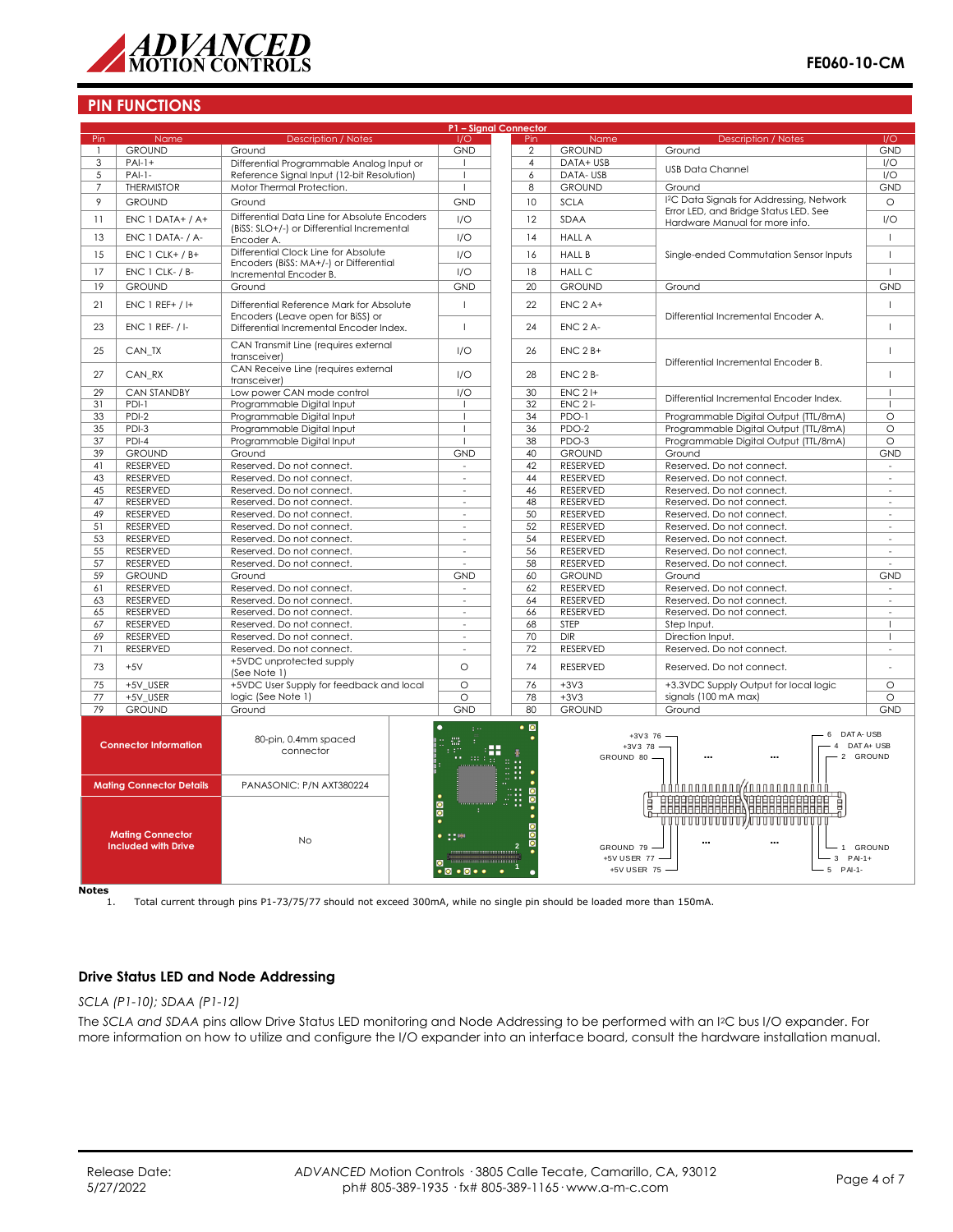

# **TERMINAL PIN LOCATIONS**

The 15 Terminal Pins provide connection to the high power drive signals. Terminal Pins must be soldered to an interface board.



| Pin            | <b>Name</b>       | <b>Description / Notes</b>                                                                           | 1/O           |
|----------------|-------------------|------------------------------------------------------------------------------------------------------|---------------|
|                | STO-1 INPUT       | Safe Torque Off - Input 1                                                                            |               |
| T2             | <b>STO RETURN</b> | Safe Torque Off Return                                                                               | <b>STORET</b> |
| T <sub>3</sub> | STO-2 INPUT       | Safe Torque Off - Input 2                                                                            |               |
| <b>T4</b>      | <b>LOGIC PWR</b>  | Logic Supply Input (10 - 55VDC) (optional)                                                           |               |
| <b>T5</b>      | <b>HV</b>         | DC Supply Input (10 - 55 VDC). Minimum 500µF external capacitance required between HV and POWER GND. |               |
| T <sub>6</sub> | <b>HV</b>         |                                                                                                      |               |
| T7             | MOTOR C           | Motor Phase C. All provided motor phase output pins must be used.                                    |               |
| T <sub>8</sub> | MOTOR C           |                                                                                                      |               |
| T <sub>9</sub> | <b>GND</b>        | Ground.                                                                                              | <b>GND</b>    |
| T10            | <b>MOTOR B</b>    | Motor Phase B. All provided motor phase output pins must be used.                                    |               |
| T11            | <b>MOTOR B</b>    |                                                                                                      |               |
| T12            | <b>GND</b>        | Ground.                                                                                              |               |
| T13            | <b>GND</b>        |                                                                                                      |               |
| T14            | <b>MOTOR A</b>    | Motor Phase A. All provided motor phase output pins must be used.                                    |               |
| T15            | <b>MOTOR A</b>    |                                                                                                      |               |

### **Terminal Pin Details**

### *Safe Torque Off (STO) Inputs*

The Safe Torque Off (STO) inputs are dedicated +5VDC sinking single-ended inputs. For applications not using STO functionality, disabling of the STO feature is required for proper drive operation. STO may be disabled by following the STO Disable wiring instructions as given in the hardware installation manual. Consult the hardware installation manual for more information.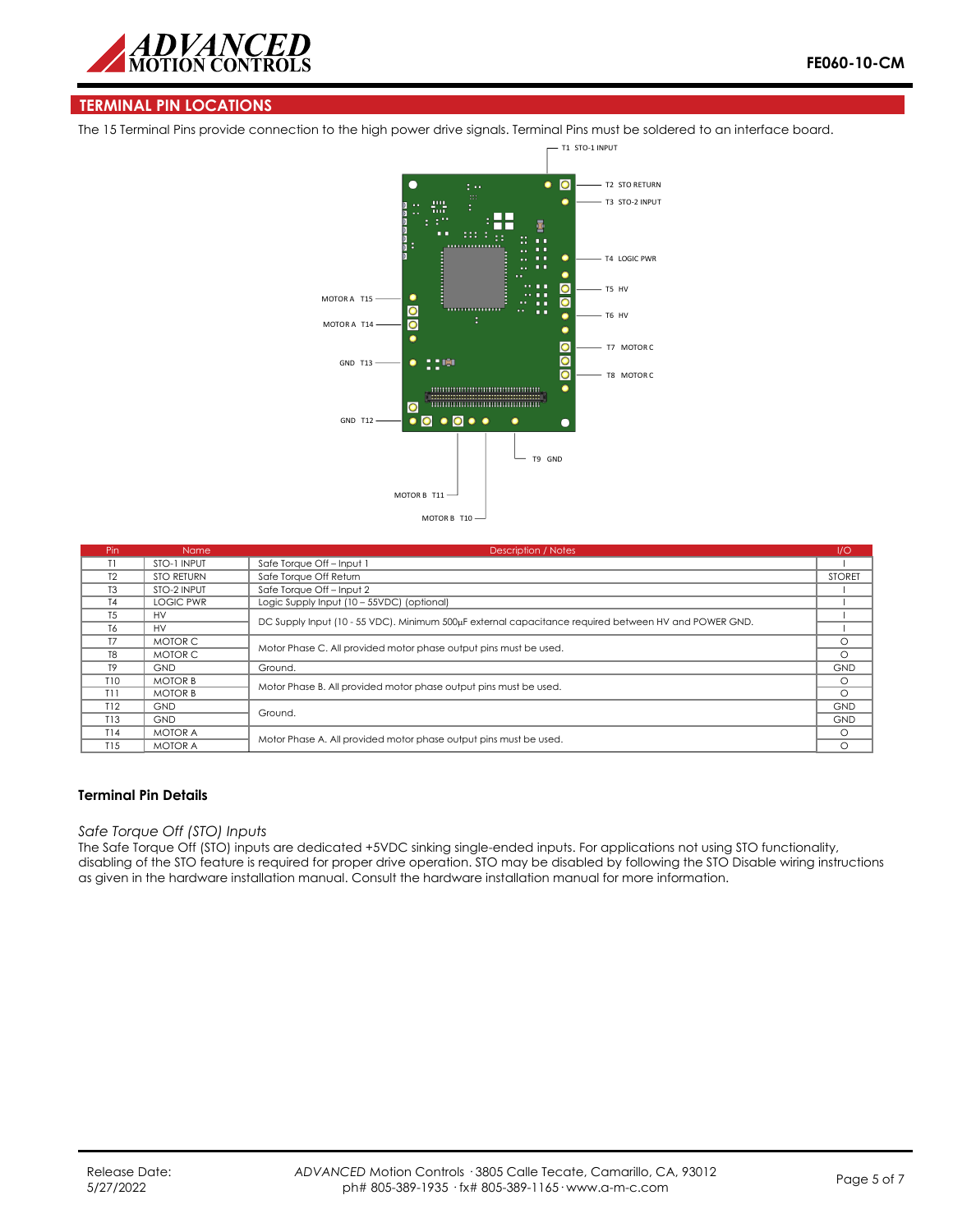

# **MOUNTING DIMENSIONS**